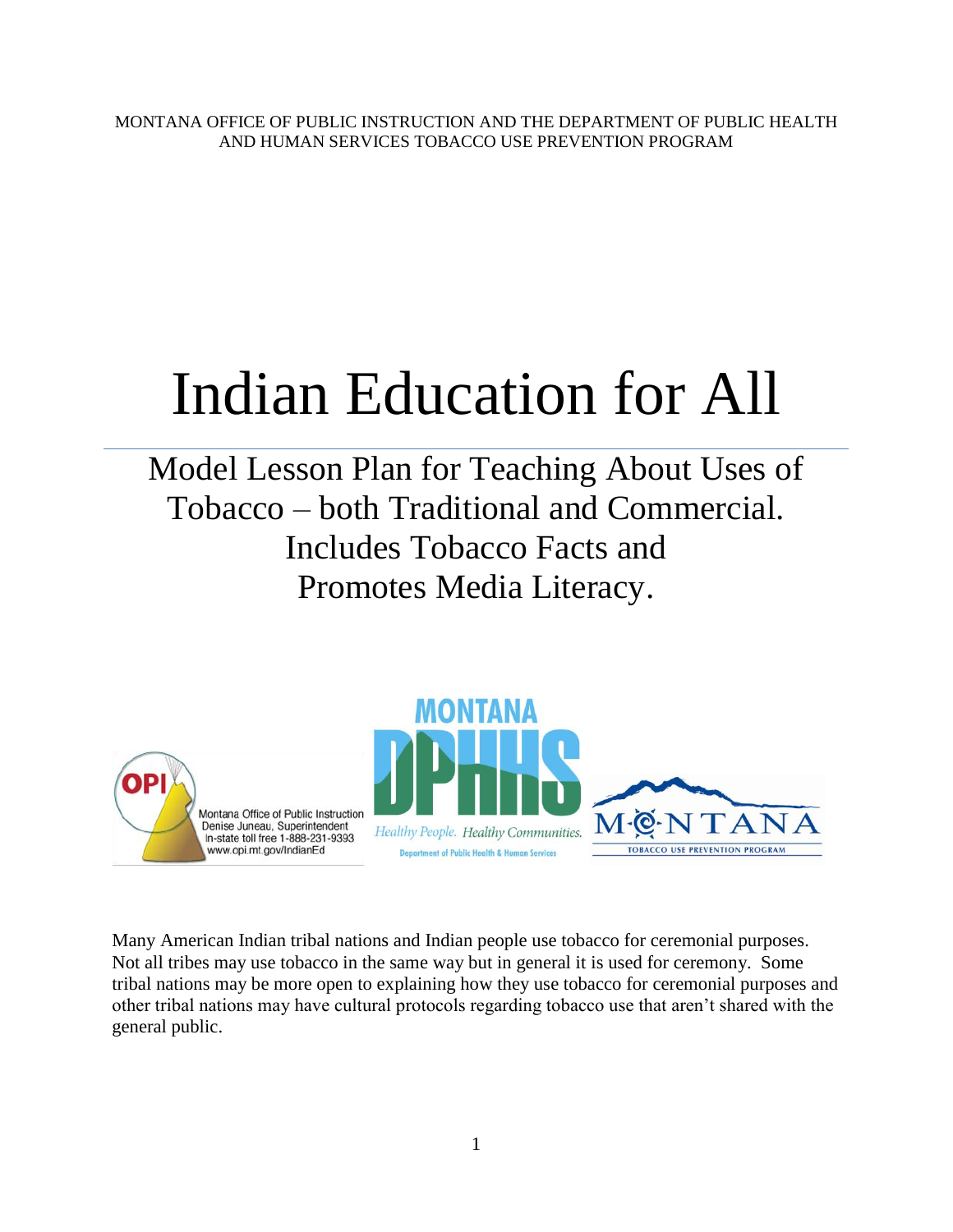#### *Buffalo and Porcupine*

Northern Cheyenne Trickster Story

Told by Phillip Whiteman, Jr. Illustrated by Cory Wheeler Running time 0:5:15:00

*Buffalo and Porcupine* has a powerful message and gives the listeners an opportunity to reflect upon their own relationships with people; the consequences of individual choices; and how a traditional story can relate to our modern world.

This project was produced in collaboration between Montana Department of Public Health and Human Services, Tobacco Use Prevention Project and the Office of Public Instruction, Indian Education for All. There is a lesson plan following the video that facilitates discussion and draws comparisons between traditional American Indian tobacco use and commercial tobacco use.

#### **Health Enhancement Model Lesson Plan – Examining Traditional Ethics and Uses of Tobacco**

**Suggested Grade Levels: Middle School – High School**

#### **LESSON PLAN INTRODUCTION**

Evidence of tobacco use among American Indian tribes dates back as early as 3000 B.C. Today many American Indian tribal nations and Indian people continue to use tobacco for ceremonial purposes. Not all tribes may use tobacco in the same way but in general it is used for ceremony and reserved for special or sacred occasions.

Some tribal nations may be more open to how they use tobacco for ceremonial purposes and other tribal nations may have cultural protocols regarding tobacco use that are not shared with the general public.

*Traditional tobacco is a gift from Mother Earth. It should be respected and used properly just like sweetgrass, sage, and cedar. Tobacco is a medicine used by our people to pray with. It provides us with spiritual strength, guidance, discipline and protection. You should never abuse such a gift.* – <http://www.keepitsacred.org/network/>

Commercial tobacco, on the other hand, is used recreationally, individually and habitually. Tobacco companies have long used Native American images and targeted this population group in order to sell their deadly product. Affecting more lives in America annually than AIDS, alcohol, car accidents, murders, illegal drugs and fires combined, tobacco use is the single greatest cause of preventable death! Smoking kills 1,400 Montanans every year, an average of 4 per day. (See attached appendix.)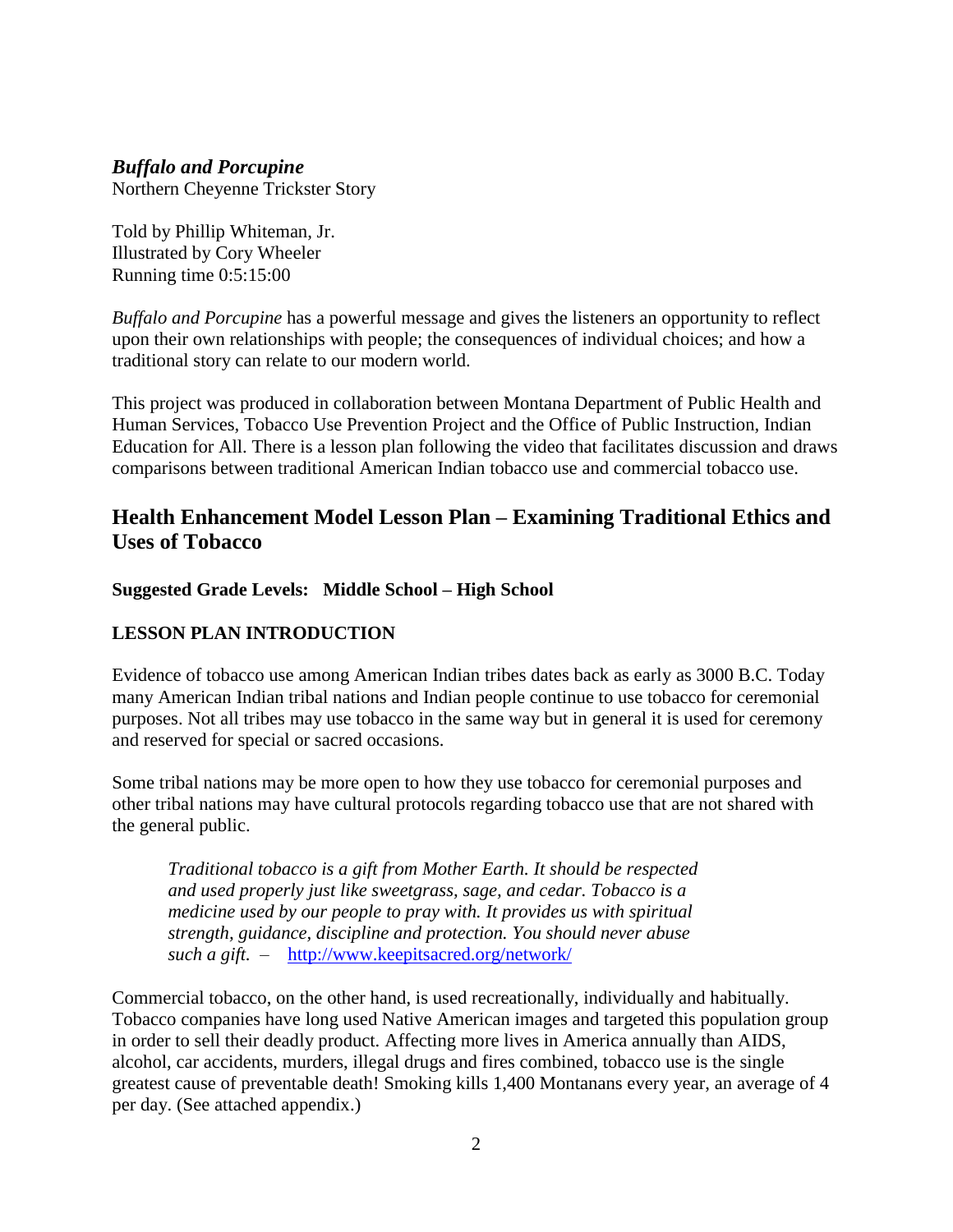Please keep in mind these relevant "Essential Understandings Regarding Montana Indians" as you teach about tobacco prevention and traditional use among American Indians:

#### **Essential Understandings Regarding Montana Indians**

#### Essential Understanding 1

There is great diversity among the 12 tribal Nations of Montana in their languages, cultures, histories and governments. Each Nation has a distinct and unique cultural heritage that contributes to modern Montana.

#### Essential Understanding 2

There is great diversity among individual American Indians as identity is developed, defined and redefined by many entities, organizations and people. There is a continuum of Indian identity ranging from assimilated to traditional and is unique to each individual. There is no generic Indian.

#### Essential Understanding 3

The ideologies of Native traditional beliefs and spirituality persist into modern day life as tribal cultures, traditions and languages are still practiced by many American Indian people and are incorporated into how tribes govern and manage their affairs.

#### **Health Enhancement Standards:**

Montana Health Enhancement Standards and Benchmarks for grade 8:

Health Content Standard 1—Have a basic knowledge and understanding of concepts that promote comprehensive health.

Health Content Standard 5—Demonstrate the ability to use critical thinking and decision making to enhance health.

#### **Relevant Benchmarks:**

- Apply problem-solving processes to health issues
- Health related decisions are influenced by the attitudes and values of individuals, families and community
- Identify the validity of health information and how culture, media and technology influence choices
- Explain relationship between positive behaviors and prevention
- Explain the function and maintenance of body systems
- Analyze how peers, family, heredity and environment influence personal health
- Explain personal health strategies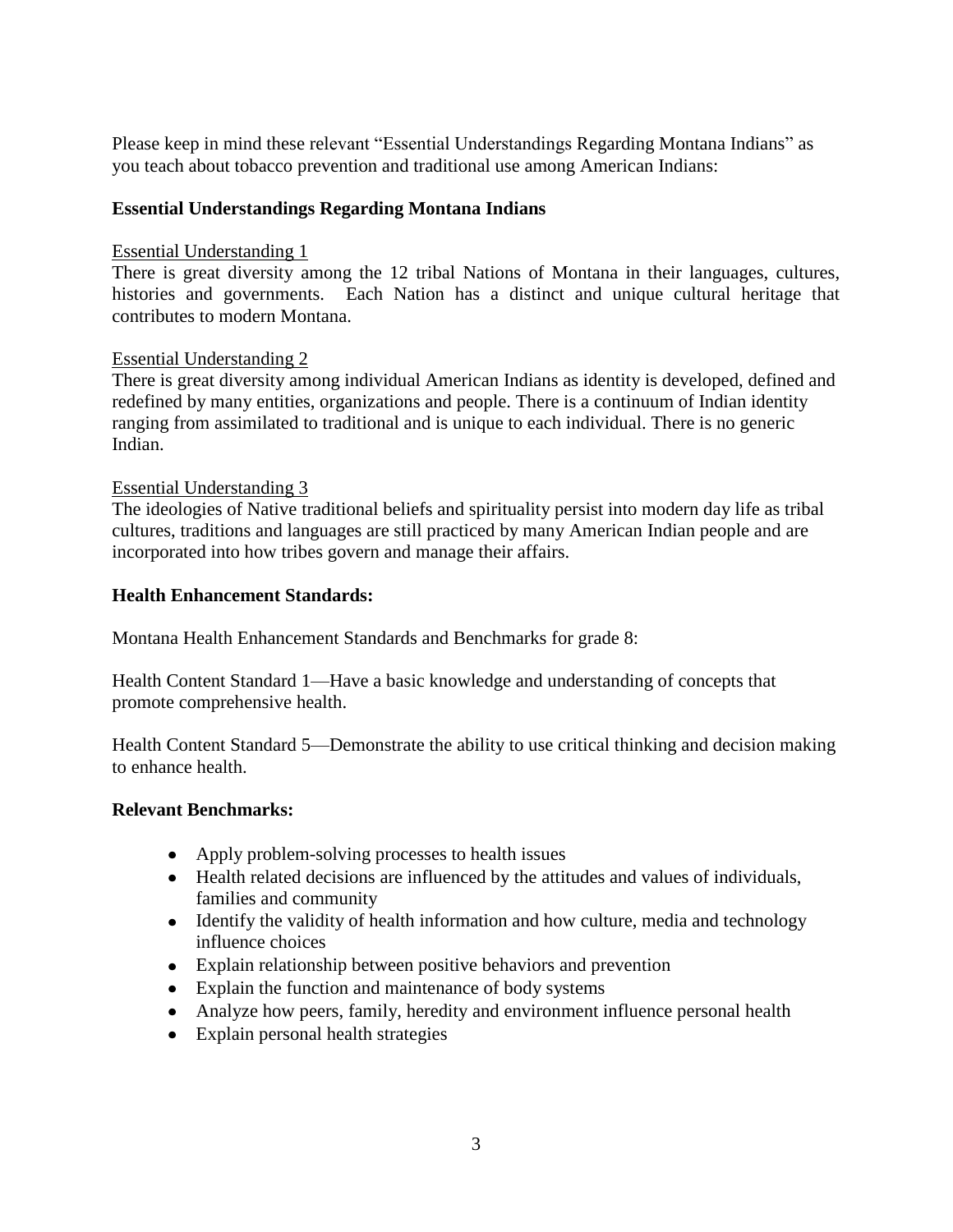#### **Stage One**

#### **Established Goals:**

Use a traditional American Indian Story and apply the lessons learned to making positive health choices for today. Analyze comparisons between Buffalo's choice to carry Porcupine and his ultimate demise/eventual death. Compare Porcupine to commercial tobacco companies.

#### **Understandings:**

Students will explore how commercial tobacco companies market to youth, target population groups, specific cultural groups and look for ways to increase market research.

Students compare how commercial tobacco use is portrayed to be a "friend."

#### *Students will be able to…*

- Have classroom discussions
- Brainstorm ideas and make comparisons
- Explore examples of media literacy
- Research background information on contemporary tobacco political control
- Research traditional tobacco use among various American Indian Tribal Nations and/or individuals using tobacco for ceremony

#### **Essential Questions:**

- Life choices sometimes present dilemmas.
- Something that may seem benign or harmless can change your health and your life.
- What can we learn from stories, even if they do not pertain to present day situations?

#### *Students will know…*

- Tobacco companies are there to make a profit.
- Tobacco companies will use current trends, cultural activities, and also utilize research regarding human behavioral patterns to sell their product.

#### **Stage Two**

#### **Performance Tasks**

Watch and analyze/discuss a traditional Northern Cheyenne trickster story told by Phillip Whiteman a member of the Northern Cheyenne Tribe.

Relate the story to current tobacco use prevention issues (applicable for other current issues as well).

Understand commercial tobacco companies' marketing strategies.

### **Stage Three**

#### **Learning Activities**

Watch the on-line video of Phillip Whiteman telling the story *Buffalo and Porcupine*

The Buffalo & Porcupine video can be accessed at this site:

<http://opi.mt.gov/Streamer/IndianEd/BuffaloPorcupine.mp4>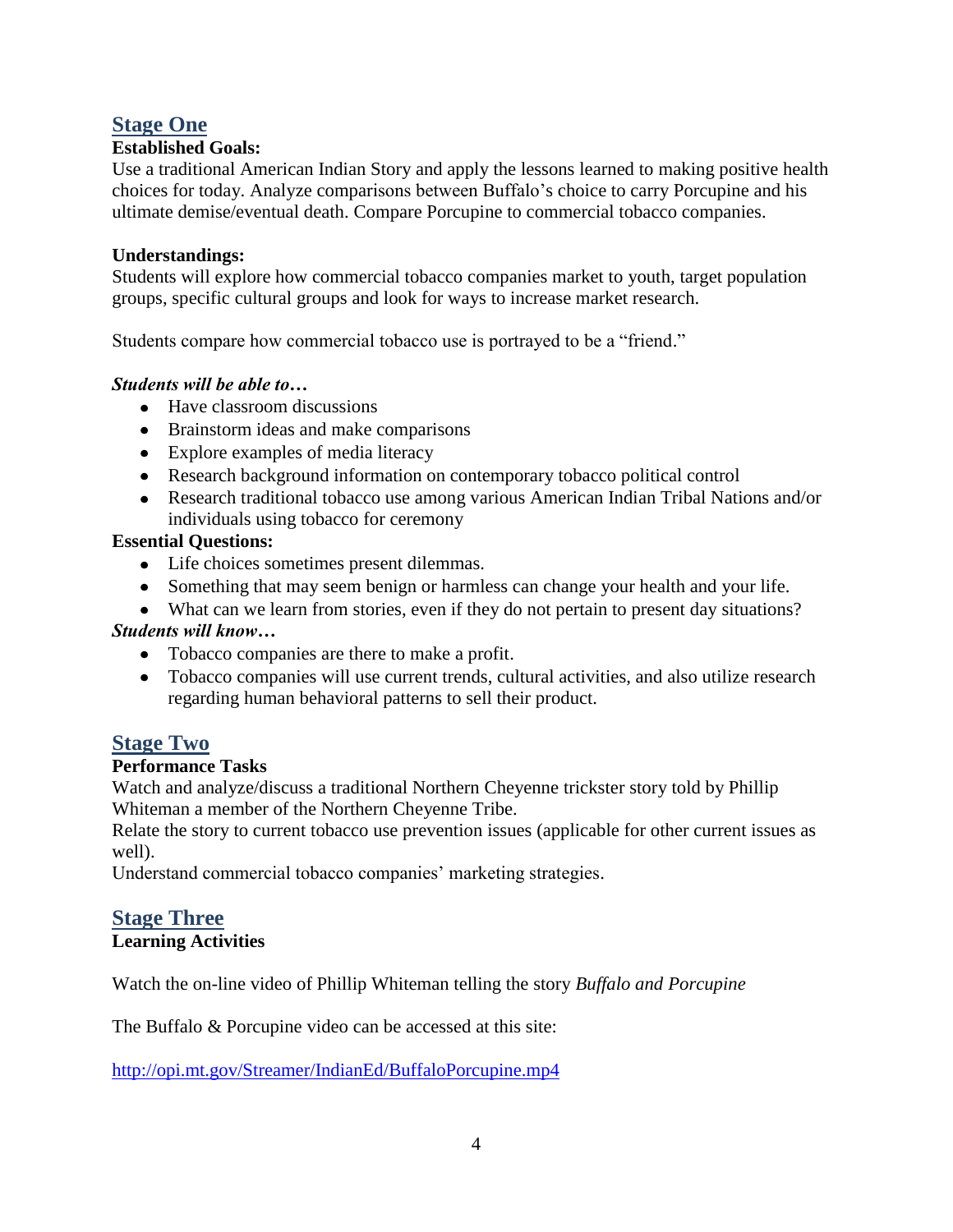Follow with a classroom discussion using these suggested talking points:

- a. What was the story about? How does Phillip Whiteman use the terms "friend" and "relative" and how do these compare with your own definitions? Would traditional tobacco be a friend or relative? What about commercial tobacco?
- b. So what? How can this pertain to you and current issues? Can you see a comparison with commercial tobacco companies and other companies marketing unhealthy substances to youth?

| <b>Elements</b> in | Initial meeting     | Crossing river, | Porcupine's       | Buffalo's       |
|--------------------|---------------------|-----------------|-------------------|-----------------|
| <b>Story</b>       | between             | what is inside  | curiosity to know | demise. Lessons |
|                    | Porcupine and       | Buffalo's body  | everything        | learned         |
|                    | Buffalo             |                 | outside body      |                 |
| <b>Relation to</b> | Social              | Tobacco use can | Tobacco           | Tobacco         |
| <b>Commercial</b>  | interaction, trust, | lead to cancers | companies do      | company CEO's   |
| <b>Tobacco</b>     | friendship. Ritual  | and heart       | research in       | aren't with you |
|                    | around smoking,     | disease. Two    | populations to    | in the hospital |
|                    | desire to fit in.   | leading causes  | better understand | when you are    |
|                    |                     | of death in US. | how to market     | dying of lung   |
|                    |                     |                 | their product.    | cancer. Your    |
|                    |                     |                 |                   | relatives are!  |

- c. Now what? How do peers, family, and environment influence personal health? What are some personal health enhancing strategies?
- d. Further exploration, have students research one of the aspects/issues discussed utilizing the supplemental materials and resources:
	- New FDA regulation and laws pertaining to tobacco use
	- 2012 Surgeon Generals' Report
	- Media Literacy and tobacco advertising
	- Social marketing and company donations
	- Environmental impact of commercial tobacco
	- Traditional tobacco use among American Indian tribes
	- $\bullet$ Short and long term health effects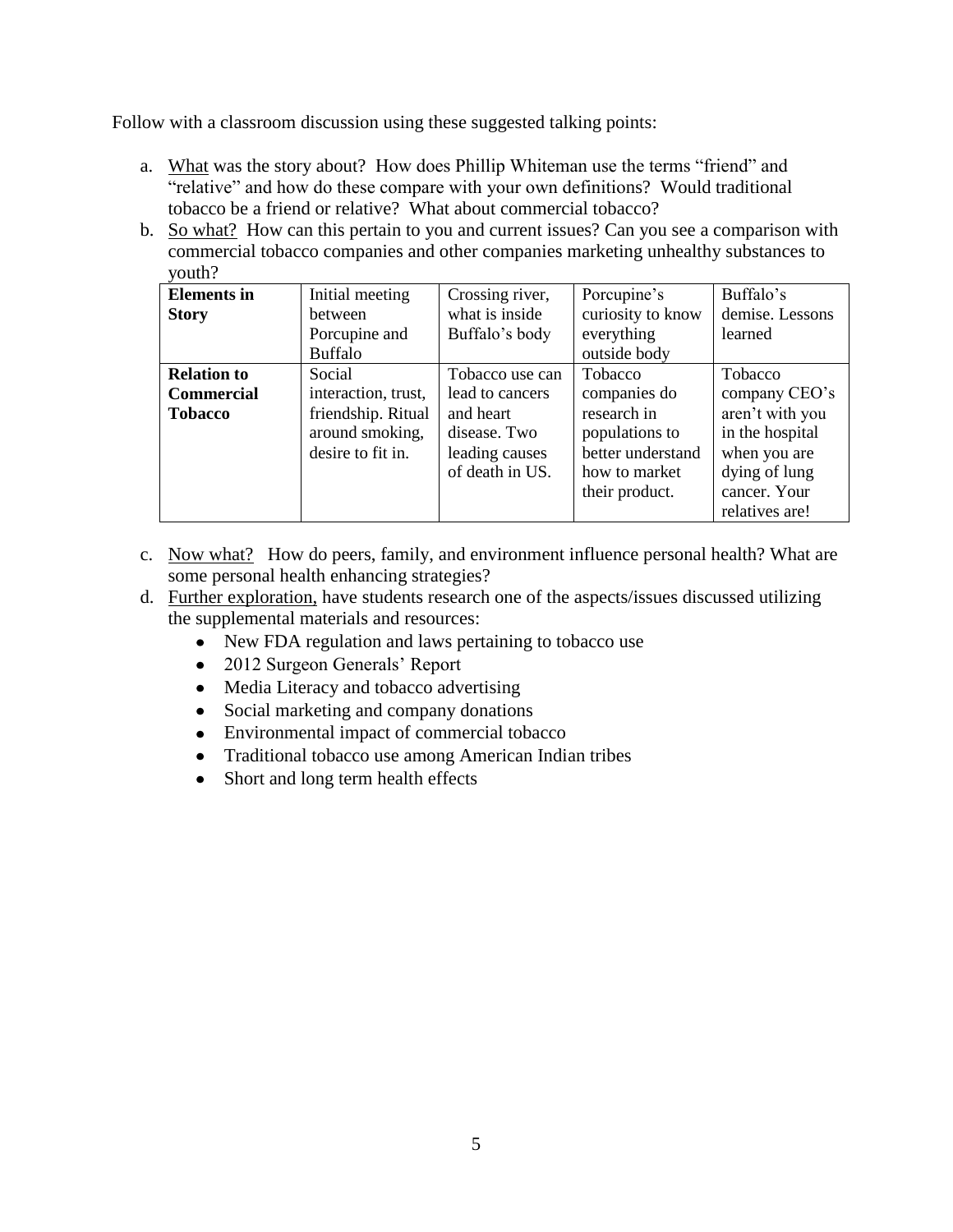## Appendix I

#### **Native American Ethical Behavior, Gabriella Many Shots**

MSW Practicum Student Intern

As Native People, we have an obligation to nature. As Native people we believe everything in our universe has a spirit. Everything in our world is a living thing. Because of our belief, we are obligated to take care of these living beings. This does not mean we own the land, only that we are its care-taker. This environment is the earth and all that inhabit it. It includes the water, the animals, and plant life.

Our grandfathers were aware of this relationship with the land; they understood the importance of taking care of Mother Earth. To take care of the land and its surroundings, they practiced *Ethical Behavior*. This unique relationship was guided by a code of ethics. Our ancestor's lives were guided by values and belief systems. A large part of this value system was *Gratitude.* Historically, Native Americans were a thankful people. They consistently and constantly gave thanks for all they were able to acquire. This meant they gave thanks to animals for giving their lives, as food, to nourish the people. They gave thanks to the heavens for rain, snow, sunshine and thunder for sustaining their lives with water and warmth. They thanked the trees for the wood that kept them warm and the shrubs that were used for sweat-lodges. They gave thanks to the various roots and herbs used for medicinal and ceremonial purposes. There are many things they were thankful for.

Native American people also practiced reciprocity. *Reciprocity* is a relationship involving mutual exchange. A reciprocal relationship or act happens when something is done mutually or in return. Traditionally, Indian People offered tobacco as gifts to the land, water, plant-life whenever something was taken for their purposes. This form of behavior assured the people, sustenance, for their livelihood. They were careful not to take too much of anything, and were taught just to take enough. Everyone knew if too much was taken, there would be less for next time or there would be less for other people in need.

So this *Ethical Behavior* we have with the land and its beings, means offering tobacco as a gift. Whenever we take from Mother Earth, we also need to give back to her. Whether it is a rock, mint leaves, sweet-grass or a feather, we need to give something back. This something is tobacco and prayer. Anything we take from nature, we need to remember to practice *Ethical Behavior* and offer tobacco and prayer. When we offer tobacco with prayer, it ensures we'll always have plenty for next time. There will always be an abundance to go around, for the people, if we practice *Ethical Behavior.*